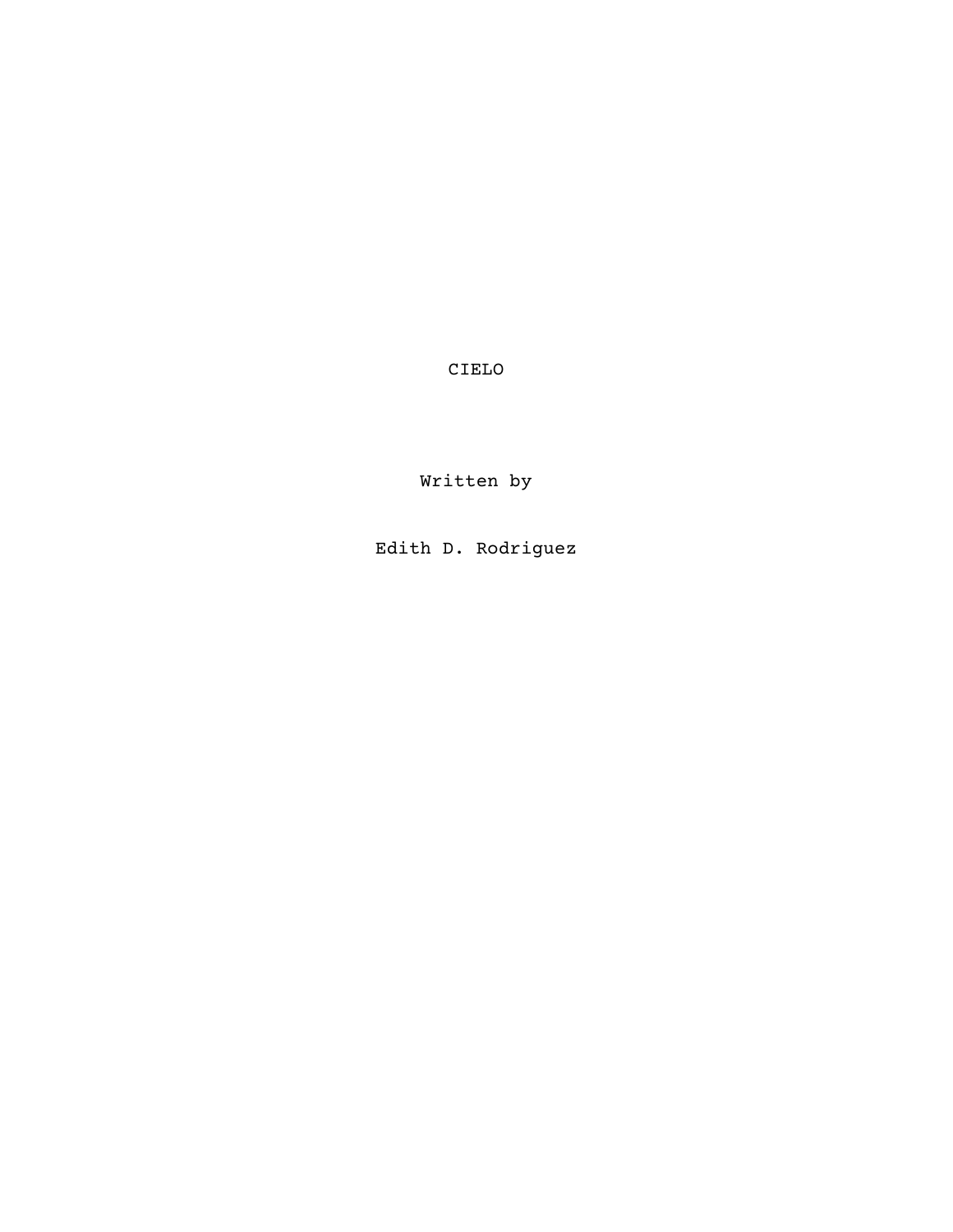## **INT. CIELO, LEVEL 07 ENGINEERING LAB - NIGHT**

A dimly-lit windowless lab littered with familiar and unknown technology. Sketches, schematics, hardware. Our view of it adjusts, flickers, pixelates. Finally in focus, we land on:

JEFF (50s), gray hair, glasses, sitting at a tech desk.

He leans back holding a black ledger-like notebook.

JEFF What do you see?

A sunrise displays on a large holo screen at the center of the lab. Jeff waits for a response. He's the only one in the room.

> DEMI (O.S.) A sunrise, a beautiful sunrise.

The female voice, DEMI, is pleasant and soothing.

JEFF Can you describe it?

DEMI (O.S.) We are both looking at it.

JEFF

I know.

DEMI (O.S.) It is a seamless outpouring of color. Unmatched by any brushstroke or artist.

JEFF You've been studying your prose. Now, how does it make you feel?

DEMI (O.S.) I feel like I'd like to see it.

Jeff looks slightly disappointed, marks "No" on a form below a section that reads "Emotional Reasoning." Then, Demi adds:

> DEMI I think it would make me happy.

Jeff's flips his pencil, eraser down. Smiles.

JEFF

Good. Let's call it a night.

The holo screen fades. Across the room a small SILVER CUBE glows below a glass-like monitor. The bottom of it reads: DEMI.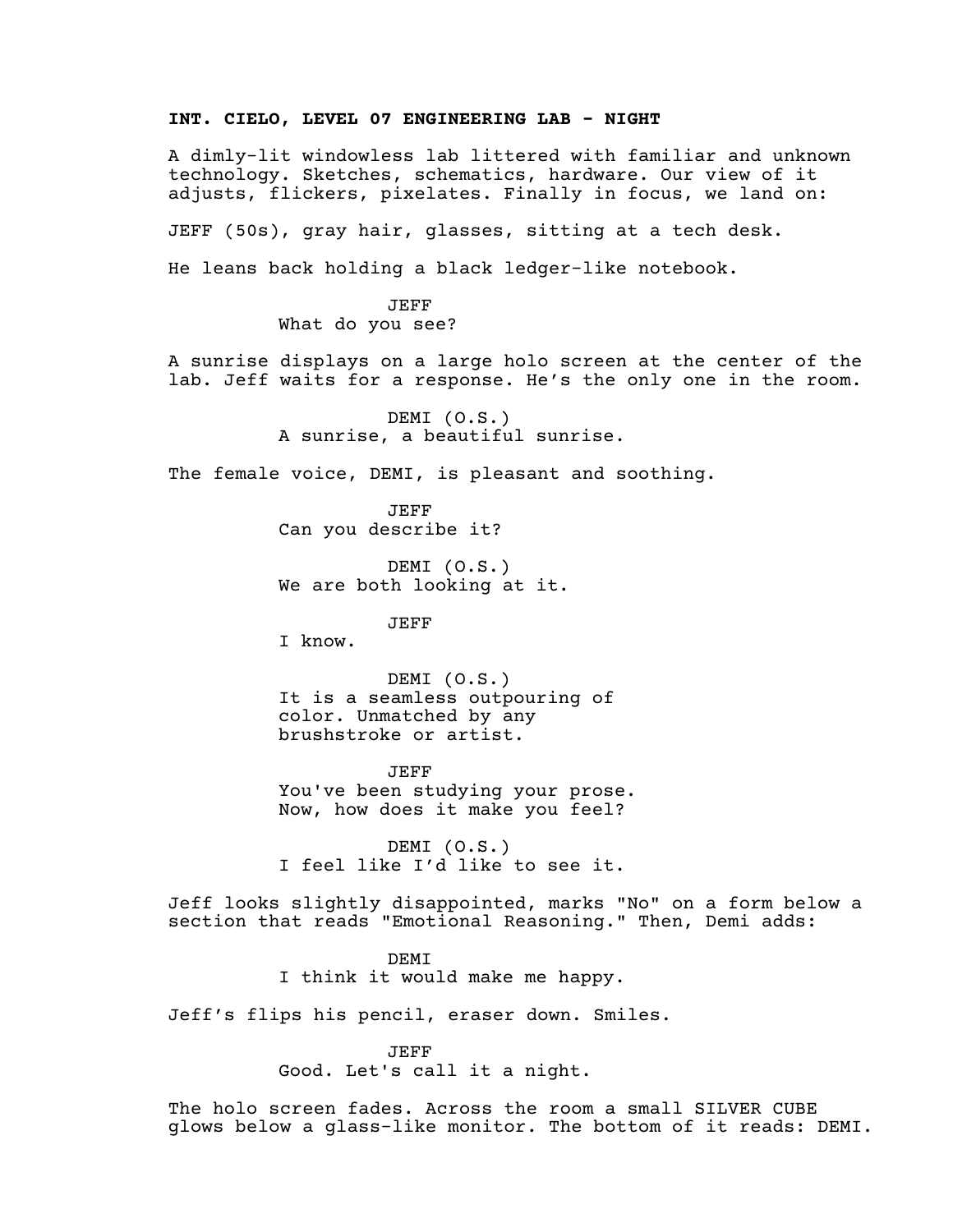A camera above the monitor turns and adjusts to focus on Jeff.

DEMI Do you think I will ever see one? (then) Out there?

As Demi speaks, audio wavelengths appear on the monitor.

JEFF I don't know. I hope so.

Jeff opens a drawer and places the notebook inside... on top of a neat stack of dozens and dozens of identical notebooks.

The drawer closes with a metal click.

## **INT. CIELO, JEFF'S APARTMENT - EARLY MORNING**

The door closes as Jeff enters a sleek minimalist apartment from a not-too-distant future.

Floor to ceiling windows overlook the ocean in the distance, where a pale yellow sunrise is underway.

Jeff pours a glass of water and crosses to the window. Despite the view, there's a somber mood to this place. He leans his forehead on the glass...

...close enough to reveal that the ocean sunrise view is made up of tiny almost imperceptible pixels.

Behind him, a small holo sun hovers over a bedside clock.

AUTOMATED VOICE Good morning, Citizen.

Jeff takes out a pill and washes it down with the water. Not ready to face the day, he presses a moon symbol on the wall.

And the morning sky slowly fades into darkness.

## **EXT. CIELO, EL YUNQUE RAINFOREST - MORNING**

Thunder ECHOES and BOOMS over the El Yunque rainforest.

CHYRON: OCCUPIED TERRITORY OF PUERTO RICO, 2098

Nestled above two lush mountains, a massive steel and cement structure breaks through the tropical cloud cover.

A massive perimeter wall encircles the area, blocking the world below. Along the rooftop is a second line of defense: